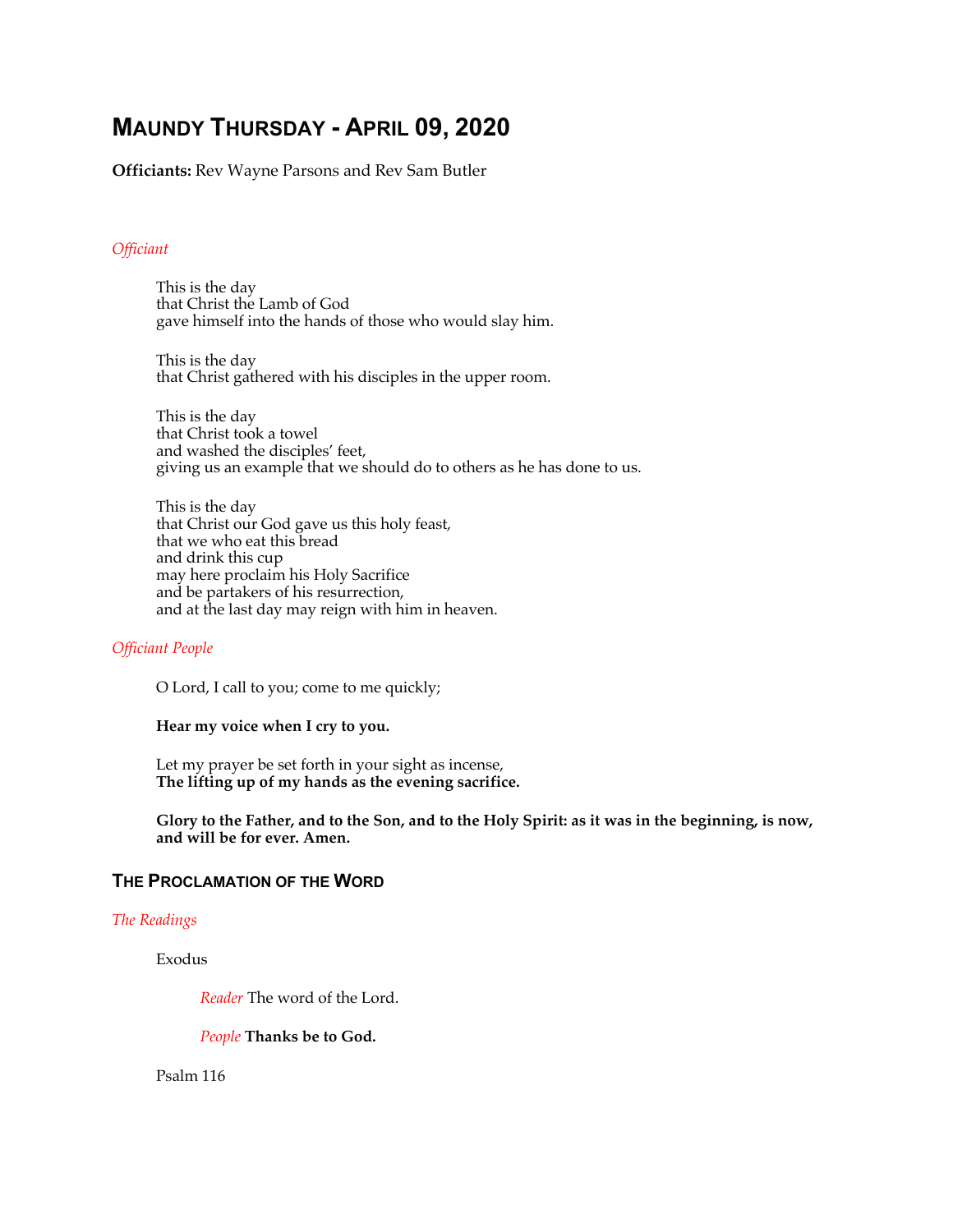*Reader* The word of the Lord.

#### *People* **Thanks be to God.**

# Corinthians

*Reader* The word of the Lord.

*People* **Thanks be to God.**

# **HYMN 765**

# **GOSPEL**

*Reader:* The Lord be with you

*People:* **And also with you**

*Reader:* The Holy Gospel of our Lord Jesus Christ, according to John

*People:* **Glory to you, Lord Jesus Christ.** 

*Reader:* The Gospel of Christ

#### *People:* **Praise to you Lord Jesus Christ**

#### **SERMON –** Rev Wayne

# **AFFIRMATION OF FAITH**

# **The Apostles' Creed**

**I believe in God, the Father almighty, creator of heaven and earth.I believe in Jesus Christ, his only Son, our Lord. He was conceived by the power of the Holy Spirit and born of the Virgin Mary. He suffered under Pontius Pilate, was crucified, died, and was buried. He descended to the dead. On the third day he rose again. He ascended into heaven, and is seated at the right hand of the Father. He will come again to judge the living and the dead**

**I believe in the Holy Spirit, the holy catholic Church, The communion of saints, the forgiveness of sins, the resurrection of the body, and the life everlasting. Amen.** 

# **INTERCESSIONS AND THANKSGIVINGS**

*Reader: …*We pray to you Lord